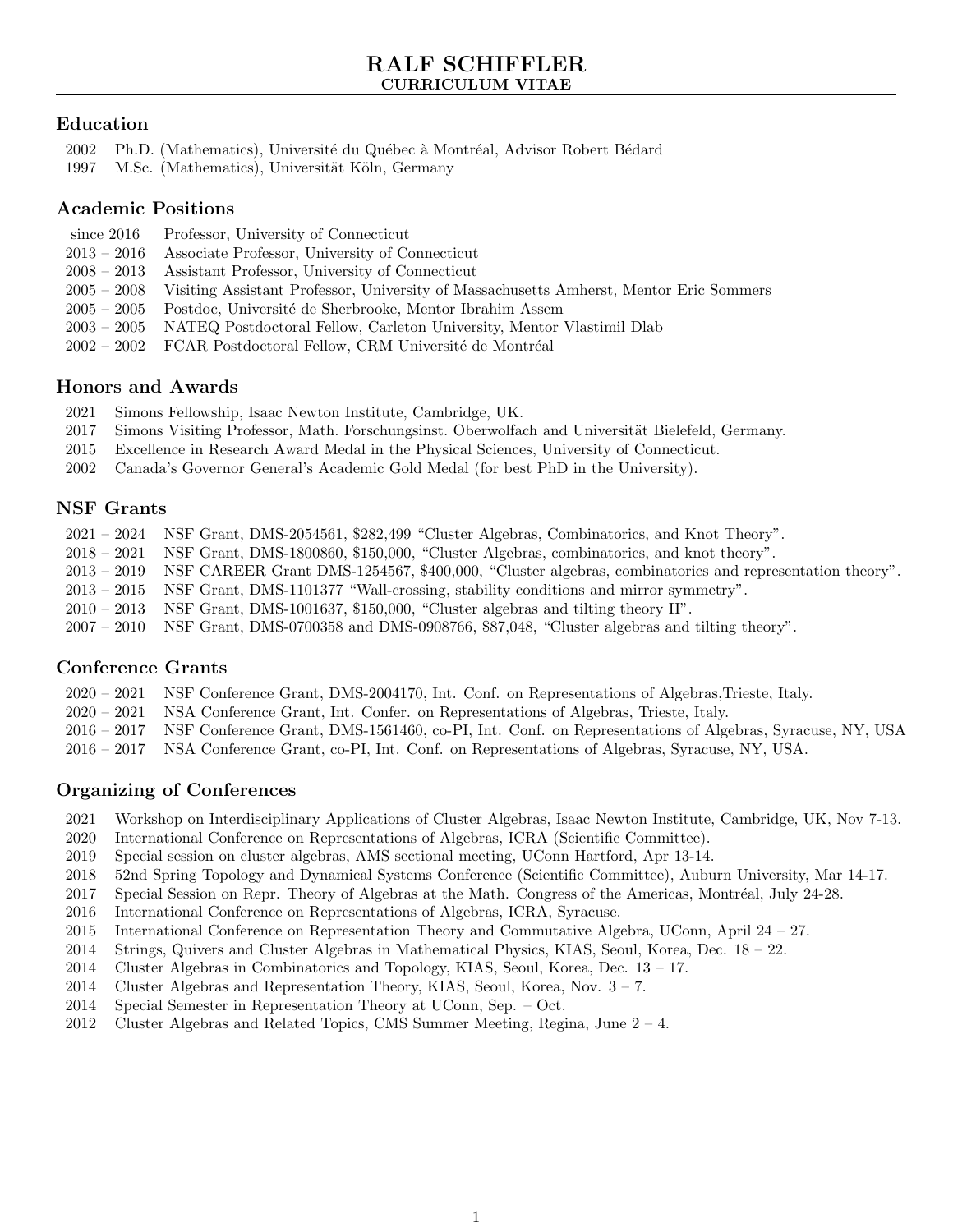#### Organizing of Seminars and Schools

- 2021 Programme on Cluster Algebras and Representation Theory, Isaac Newton Institute, Cambridge UK, Sep – Dec.
- 2020 2021 Online Cluster Algebra Seminar (OCAS).
- 2017 Cluster Algebra Spring School at UConn, May 15-19.
- 2014 Special Semester in Representation Theory at UConn, Sep.-Oct.
- 2014 2016 Northeastern-UConn Joint Seminar in Representation Theory, spring semesters.
- 2010 2019 Cluster Algebras Seminar, UConn.

#### PUBLICATIONS

#### Books

- 1. G. Leuschke, F. Bleher, R. Schiffler and D. Zacharia : Representations of Algebras, AMS Contemp. Math. Volume 705, 2018.
- 2. R. Schiffler. Quiver Represenations, CMS Books in Mathematics, Springer Verlag, 2014.
- 3. R. Schiffler. *Variétés de carquois et homologie d'intersection*, Publications LACIM 30, Montréal 2003.

#### Articles

- 1. V. Bazier-Matte and R. Schiffler, Knot theory and cluster algebras, prepring, 37 pages.
- 2. R. Schiffler and S. Serhiyenko, A geometric model for syzygies over 2-Calabi-Yau tilted algebras II, preprint, 36 pages.
- 3. R. Schiffler and S. Serhiyenko, A geometric model for syzygies over 2-Calabi-Yau tilted algebras, preprint, 107 pages.
- 4. K. Lee, L. Li, M. Rabideau and R. Schiffler, On the ordering of the Markov numbers, preprint, 21 pages.
- 5. E. Barnard, E. Gunawan, E. Meehan, and R. Schiffler, Cambrian combinatorics on quiver representations (type A), preprint, 22 pages.
- 6. R. Schiffler and D. Whiting, Tilting modules arising form knot invariants, J. Pure Appl. Alg. 226 (2022) 107041.
- 7. K. Lee, L. Li and R. Schiffler, Newton polytopes of rank 3 cluster variables, Algebraic Combinatorics. 3 (2020) no. 6 p. 1293 –1330.
- 8. I. Assem, M. J. Redondo and R. Schiffler, A note on sequential walks, Contemp. Math. 761 (2021) 37–50.
- 9. K. Igusa and R. Schiffler, Frieze varieties are invariant under Coxeter mutation, Contemp. Math. 761 (2021) 103–116.
- 10. B. Duan and R. Schiffler, A geometric q-character formula for snake modules, J. Lond. Math. Soc. (2) 102 (2020) 846–878.
- 11. E. Gunawan and R. Schiffler, Frieze vectors and unitary friezes, J. Comb. 11, 4, 681–703 (2020).
- 12. M. Rabideau and R. Schiffler, Continued fractions and orderings on the Markov numbers, Adv. Math. 370, 26 (2020), Article 107231.
- 13. H. Gao and R. Schiffler, On the number of support  $\tau$ -tilting modules over Nakayama algebras, SIGMA 16 (2020), 058, 13 pages.
- 14. R. Schiffler and Robinson-Julian Serna, A geometric realization of socle-projective categories for posets of type A, J. Pure Appl. Alg. 224, 12 (2020) Article 106436.
- 15. K. Lee, L. Li, M. Mills, R. Schiffler and A. Seceleanu, Frieze varieties : A characterization of the finite-tame-wild trichotomy for acyclic quivers, Adv. Math. **367** (2020) Article 107130.
- 16. I. Canakçı and R. Schiffler, Snake graphs and continued fractions, *European J. Comb.* Volume 86 (2020).
- 17. K. Lee and R. Schiffler, Cluster algebras and Jones polynomials, Selecta Math. New Ser. (2019) 25: 58.
- 18. W. Chang and R. Schiffler, Cluster automorphisms and quasi-automorphisms, Adv. Appl. Math. 110C (2019) 342–374.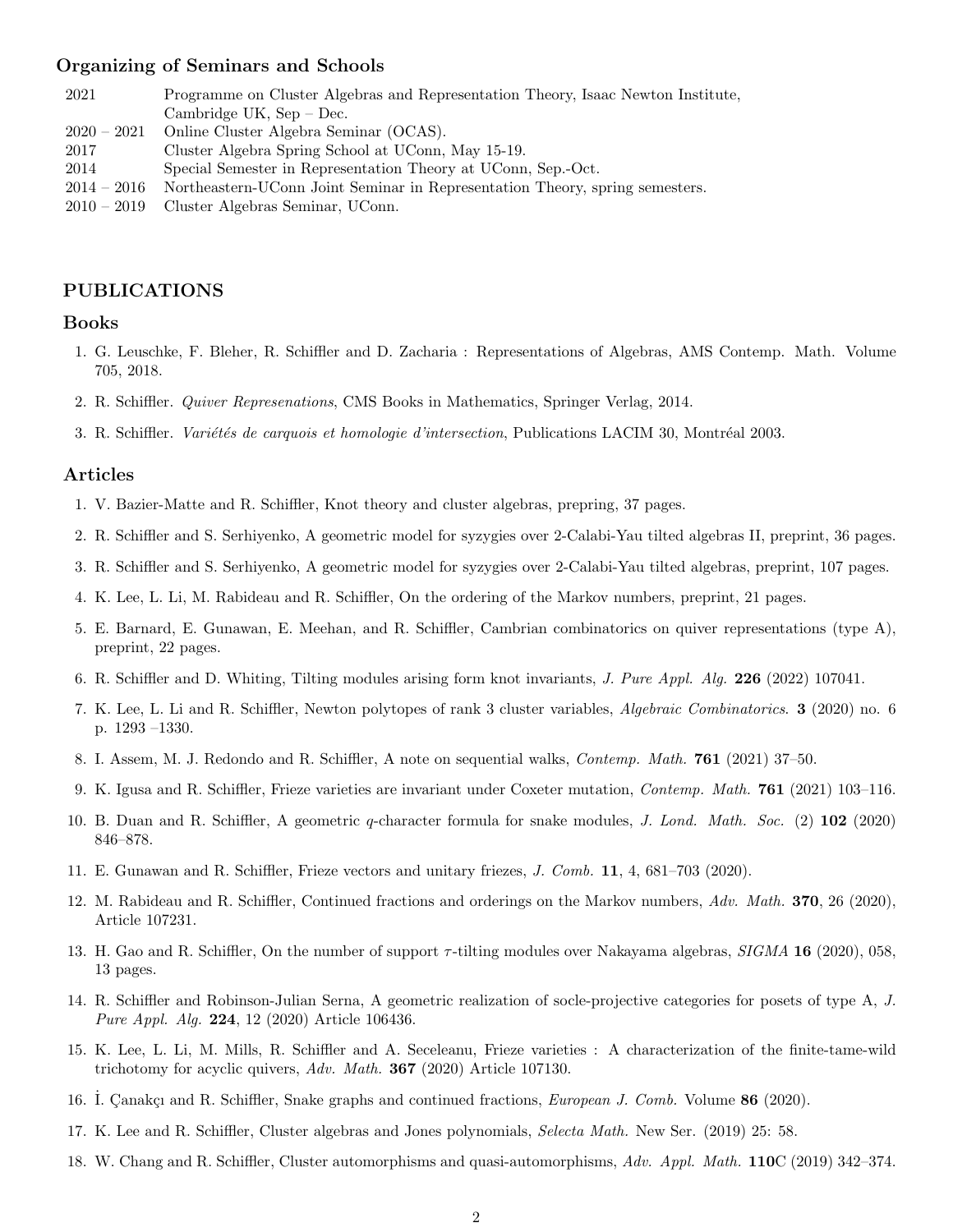- 19. R. Schiffler, Snake graphs, perfect matchings and continued fractions Snapshots of modern mathematics from Oberwolfach, (2019).
- 20. C. Paquette and R. Schiffler, Group actions on cluster algebras and cluster categories, Adv. Math. 345, (2019) 161–221.
- 21. I. Assem, M. A. Gatica and R. Schiffler, Hochschild cohomology of partial relation extension algebras, Comm. Alg. 46, (2018) Issue 12.
- 22. R. Schiffler, Cluster algebras arising from surfaces, Homological Methods, Representation Theory, and Cluster Algebras, CRM Short Courses, Springer, 2018.
- 23. I. Canakçı and R. Schiffler, Cluster algebras and continued fractions, *Compos. Math.*  $154$  (3) (2018) 565–593.
- 24. I. Assem, R. Schiffler and K. Serhiyenko, Modules over cluster-tilted algebras that do not lie on local slices, Archiv Math. 110, (2018) 9–18.
- 25. R. Schiffler and K. Serhiyenko, Injective presentations of induced modules over cluster-tilted algebras, 24 pages, Algebras and Represent. Theory 21, 2, (2018) 447–470.
- 26. I. Assem, R. Schiffler and K. Serhiyenko, Cluster-tilted and quasi-tilted algebras, J. Pure Appl. Alg. 221, 9, (2017) 2266–2288.
- 27. I. Canakçı and R. Schiffler, Snake graph calculus and cluster algebras from surfaces III: Band graphs and snake rings, Int. Math. Res. Not. rnx157 (2017) 1-82.
- 28. R. Schiffler and K. Serhiyenko, Induced and coinduced modules over cluster-tilted algebras, J. Algebra 472, (2017), 226–258.
- 29. A. Garcia Elsener and R. Schiffler, On syzygies over 2-Calabi-Yau tilted algebras, J. Algebra 470, (2017), 91–121.
- 30. R. Schiffler, Lecture notes on cluster algebras, by Robert J. Marsh, book review, Bull. Amer. Math. Soc. 53 (2016), 325–330.
- 31. I. Assem, M. A. Gatica, R. Schiffler, and R. Taillefer, Hochschild cohomology of relation extension algebras, J. Pure Appl. Alg. 220, 7, (2016), 2471–2499.
- 32. I. Canakçı, K. Lee and R. Schiffler, On cluster algebras from unpunctured surfaces with one marked point, *Proc. Amer.* Math. Soc Ser. B 2, (2015) 35–49.
- 33. I. Çanakçı, and R. Schiffler, Snake graph calculus and cluster algebras from surfaces II: Self-crossing snake graphs, *Math. Z.* 281 (1), (2015), 55-102.
- 34. K. Lee and R. Schiffler, Positivity for cluster algebras, Annals of Math. 182 (1), (2015) 73–125.
- 35. I. Assem, M.J. Redondo and R. Schiffler, On the first Hochschild Cohomology of a cluster-tilted algebra, Algebr. Represent. Theory 18 (6), (2015), 1547–1576.
- 36. I. Assem, V. Shramchenko and R. Schiffler, Cluster automorphisms and compatibility of cluster variables, Glasgow Math. J. 56 (3), (2014) 705–720.
- 37. I. Assem, V. Shramchenko, R. Schiffler : Addendum to Cluster automorphisms and compatibility of cluster variables, Glasgow Math. J. 56 (3), (2014).
- 38. I. Assem, G. Dupont and R. Schiffler, On a category of cluster algebras, J. Pure Appl. Alg. 218 (3), (2013) 553–582.
- 39. K. Lee and R. Schiffler. Positivity for cluster algebras of rank 3, Publ. Res. Inst. Math. Sci. 49, (2013) 601–649.
- 40. I. Assem, J. C. Bustamante, K. Igusa and R. Schiffler, The first Hochschild cohomology group of a cluster-tilted algebra revisited, *Internat. J. Algebra Comput* 23 (4), (2013) 729-744.
- 41. I. Çanakçı, and R. Schiffler, Snake graph calculus and cluster algebras from surfaces, J. Algebra, 382, (2013), 240–281.
- 42. G. Musiker, R. Schiffler and L. Williams, Bases for cluster algebras from surfaces, Compositio Math. 149, 2, (2013) 217–263.
- 43. K. Lee and R. Schiffler. A combinatorial formula for rank 2 cluster variables, J. Alg. Comb. 37, 1, (2013) 67-85.
- 44. I. Assem, M.G. Gatica and R. Schiffler, The higher relation bimodule, *Algebras and Representation Theory* 16, 4 (2013), 979–999.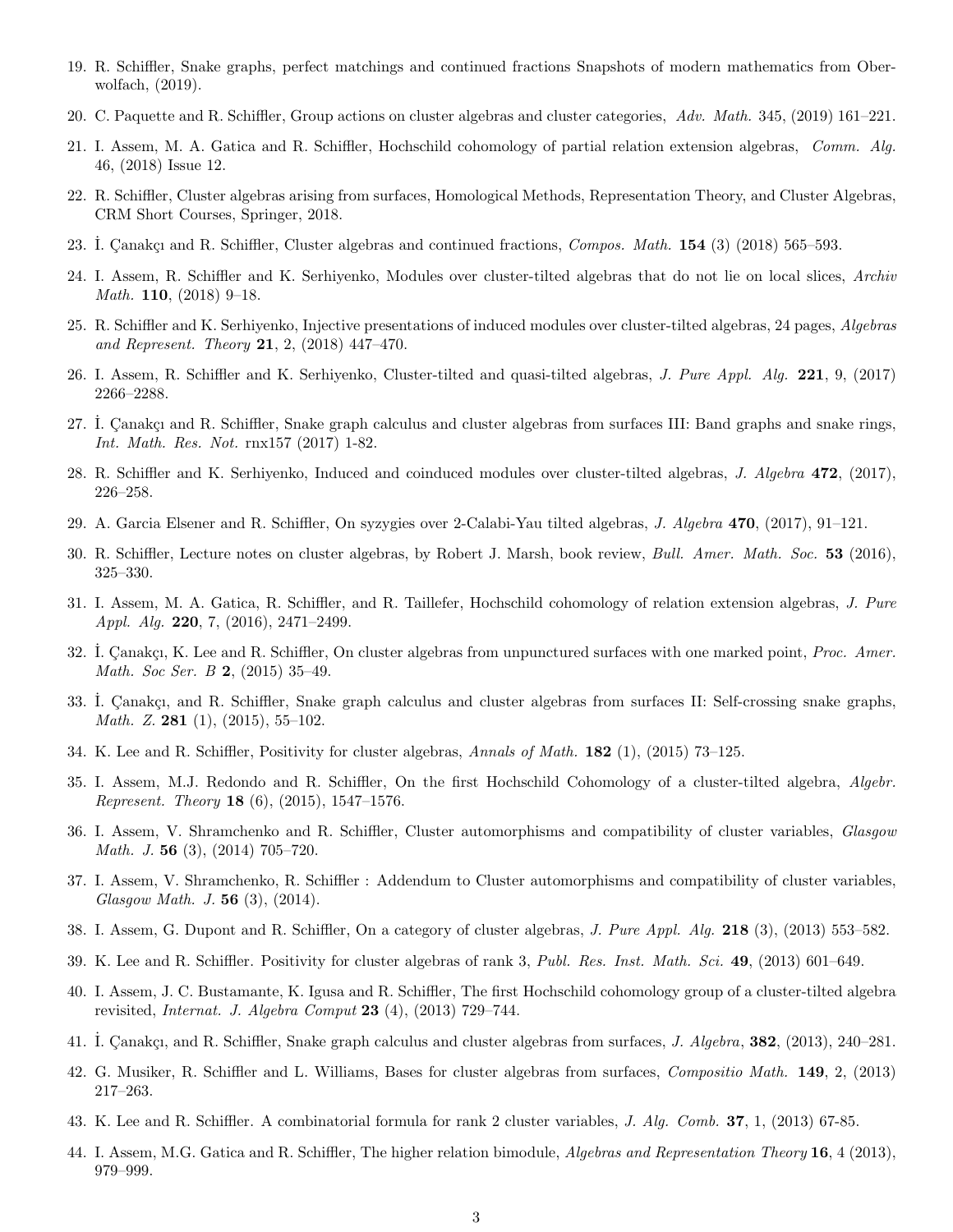- 45. K. Lee and R. Schiffler. Proof of a positivity conjecture of M. Kontsevich on non-commutative cluster variables, Compositio Math. 148, 6, (2012) 1821–1832.
- 46. R. Kinser and R. Schiffler. Idempotents in the representation rings of quivers, *Algebra Number Theory* 6, No. 5, (2012), 967–994.
- 47. M. Oryu and R. Schiffler, On one-point extensions of cluster-tilted algebras, J. Algebra 357, (2012), 168–182.
- 48. I. Assem, R. Schiffler and V. Shramchenko. Cluster automorphisms, Proc. Lond. Math. Soc. 104 (6), (2012), 1271–1302
- 49. L. David-Roesler and R. Schiffler. Algebras from surfaces without punctures, J. Algebra 350, (2012), 218–244.
- 50. I. Assem, G. Dupont, R. Schiffler and D. Smith. Friezes, strings and cluster variables, Glasgow Math. Journ. 54, 1, (2012) 27–60.
- 51. G. Musiker, R. Schiffler and L. Williams. Positivity for cluster algebras from surfaces, Advances in Math. 227 (2011) 2241–2308.
- 52. I. Assem, T. Brüstle and R. Schiffler. Cluster-tilted algebras without clusters, J. Algebra 324 (2010), 2475–2502.
- 53. K. Igusa and R. Schiffler. Exceptional sequences and clusters, J. Algebra 323, 8, (2010), 2183–2202.
- 54. G. Musiker and R. Schiffler. Cluster expansion formulas and perfect matchings, J. Alg. Comb., 32, 2, (2010), 187–209.
- 55. R. Schiffler. On cluster algebras arising from unpunctured surfaces II, Advances in Math. 223 (2010), 1885–1923.
- 56. R. Schiffler. Cluster algebras and cluster categories, Lecture notes for the Latin American Colloquium, S˜ao Pedro, Brazil, (2009).
- 57. G. Musiker, R. Schiffler : Cluster algebras of unpunctured surfaces and snake graphs, in DMTCS Proceedings 2009, 21st International Conference on Formal Power Series and Algebraic Combinatorics FPSAC (2009), 673–684.
- 58. R. Schiffler and H. Thomas: On cluster algebras arising from unpunctured surfaces, Int. Math. Res. Not. 17 (2009), 3160–3189.
- 59. I. Assem, T. Brüstle and R. Schiffler. On the Galois covering of a cluster-tilted algebra, J. Pure Appl. Alg.  $213$  (7) (2009), 1450–1463.
- 60. R. Schiffler. A cluster expansion formula  $(A_n \csc)$ , Electron. J. Combin. 15 (2008),  $\#R64$  1.
- 61. I. Assem, T. Brüstle and R. Schiffler. Cluster-tilted algebras and slices, J. Algebra 319 (2008), 3464–3479.
- 62. I. Assem, T. Brüstle and R. Schiffler. Cluster-tilted algebras as trivial extensions, *Bull. London Math. Soc.* 40 (2008), 151–162.
- 63. R. Schiffler. A geometric model for cluster categories of type  $D_n$ , J. Alg. Comb. 27 (1) (2008), 1–21.
- 64. I. Assem, T. Brüstle, R. Schiffler and G. Todorov. m-cluster categories and m-replicated algebras, J. Pure Appl. Alg. 212 (4) (2008), 884–901.
- 65. I. Assem, T. Brüstle, R. Schiffler and G. Todorov. Cluster categories and duplicated algebras, J. Algebra 350 (1) (2006), 548–561.
- 66. P. Caldero, F. Chapoton and R. Schiffler. Quivers with relations and cluster tilted algebras, Algebras and Representation Theory 9, no. 4, (2006), 359–367.
- 67. P. Caldero, F. Chapoton and R. Schiffler. Quivers with relations arising from clusters  $(A_n \csc)$ , Trans. Amer. Math. Soc. 358 (2006), no. 3, 1347-1367.
- 68. R. Schiffler. On the multiplication in the quantized enveloping algebra of type A, in Representations of Algebras and Related Topics, Fields Institute Communications 45, (2005), 357–361.
- 69. P. Caldero and R. Schiffler. Rational smoothness of varieties of representations for quivers of Dynkin type, Annales de *l'Institut Fourier*  $54(2)$  (2004), 295-315.
- 70. R. Schiffler. Projective rational smoothness of varieties of representations for quivers of type A, Representation Theory 7 (2003), 549–586.
- 71. R. B´edard and R. Schiffler. Rational smoothness of varieties of representations for quivers of type A, Representation Theory 7 (2003), 481–548.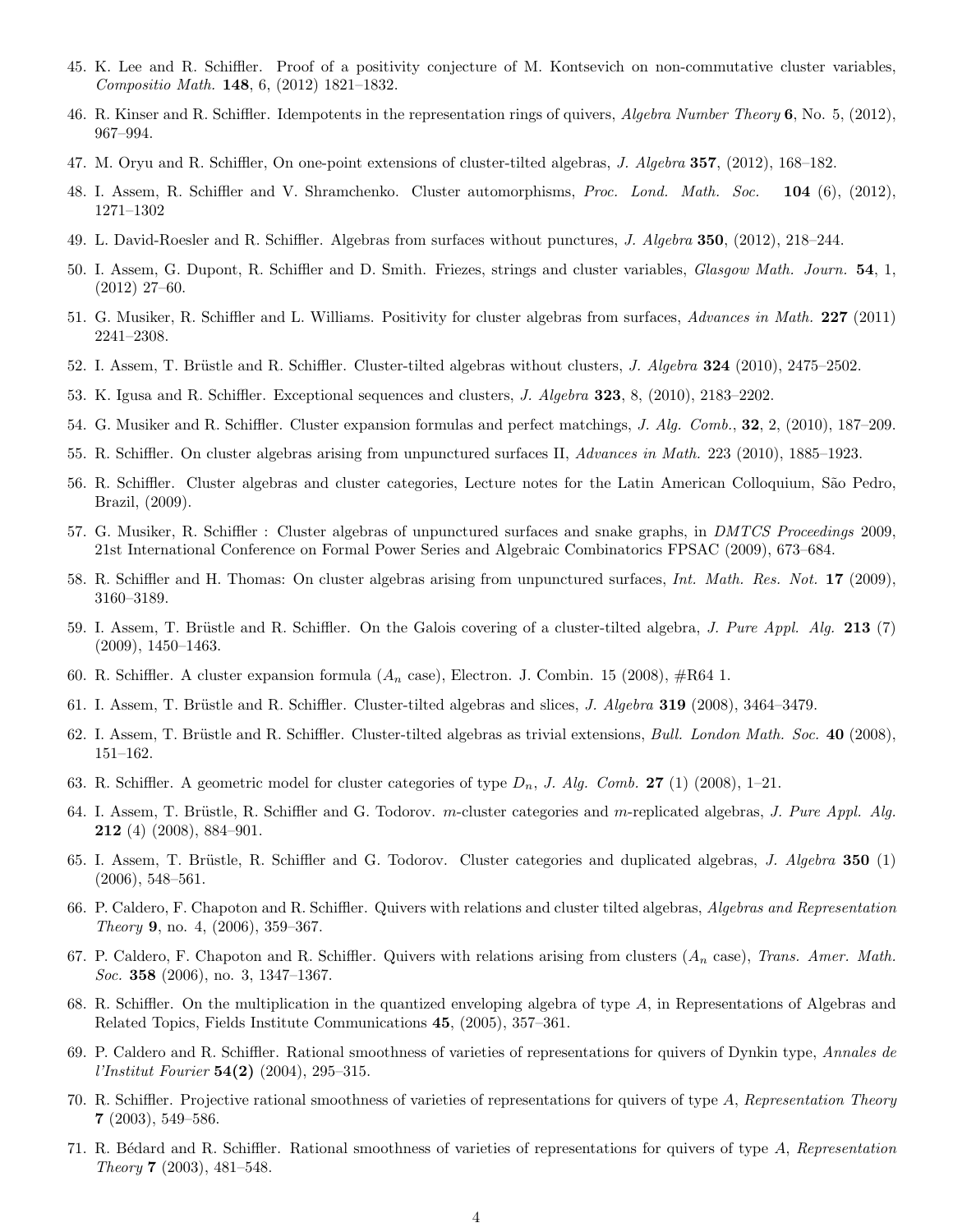#### Lecture notes

- 1. R. Schiffler. Lecture notes on cluster algebras from surfaces, CIMPA School, Mar del Plata, 2016.
- 2. R. Schiffler. Cluster algebras and cluster categories, lecture notes for the Latin American Colloquium, Sao Pedro, Brazil, 2009.

#### INVITED RESEARCH OR TEACHING VISITS

- Mar. 22 University of Kentucky (one week)
- Jun. 21 University of Kentucky (one week)
- Oct. 20 BIRS Banff, Canada (one week) rescheduled
- Sep. 20 BIRS Oaxaca, Mexico (one week) rescheduled
- Jan. 20 Math. Forschungsinstitut Oberwolfach, Germany (one week)
- Dec. 19 Universidad Nacional de Mar del Plata, Argentina (one week)
- Oct. 19 Université de Sherbrooke, Canada (one week)
- Jul. 19 Université de Sherbrooke, Canada (one week)
- Jun. 19 Kyoto, Japan (three weeks)
- Mar. 19 BIRS, Banff, Canada (one week)
- Jan. 19 University of Nebraska, Lincoln, USA (one week)
- Dec. 18 University of California, Berkeley, USA (one week)
- Jul. 18 Université de Sherbrooke, Canada (one week)
- Jun. 18 Universidad de Antioquia, Medellin, Colombia (two weeks)
- Mar. 18 CIRM, Luminy, France (one week)
- Dec. 17 University of Nebraska, Lincoln, USA (one week)
- Sep. 17 CIRM, Luminy, France (one week)
- Feb. 17 Universität Bielefeld and MFOberwolfach, Germany (two weeks)
- Nov. 16 University of California, Berkeley, USA (one week)
- May 16 Université de Sherbrooke, Canada (one week)
- Mar. 16 Universidad Nacional de Mar del Plata, Argentina (two weeks)
- Jul. 15 KIAS Seoul, Korea (two weeks)
- Jun. 15 Leicester University, United Kingdom (one week)
- Feb. 15 Universität Münster, Germany (one week)
- Dec. 14 KIAS Seoul, Korea (two weeks)
- Nov. 14 Universidad Nacional de Mar del Plata, Argentina (two weeks)
- Sep. 14 Leicester University, United Kingdom (one week)
- Jun. 14 Université du Québec à Montréal, Montréal, Canada (one week)
- May 14 Centre de Recherches Mathématiques, Montréal, Canada (one week)
- Dec. 13 Math. Forschungsinstitut Oberwolfach, Germany (one week)
- Sep. 13 Nicolaus Copernicus University in Torun, Poland (one week)
- May 13 Université de Sherbrooke, Canada (one week)
- Dec. 12 Universidad Nacional de Mar del Plata, Argentina (one week)
- Oct. 12 MSRI, Berkeley, USA (one week)
- Mar. 12 Université de Sherbrooke, Canada (one week)
- Feb. 12 Wayne State University, USA (one week)
- Nov. 11 Université de Sherbrooke, Canada (one week)
- Sep. 11 BIRS, Banff, Canada (one week)
- Aug. 11 ICERM, Providence, USA (one week)
- Aug 11 MSRI, Berkeley, USA (one week)
- Jul. 11 Universidad Nacional del Sur, Bahia Blanca, Argentina (three weeks)
- Feb. 11 Math. Forschungsinstitut Oberwolfach, Germany (one week)
- Jan. 11 Hausdorff Institut Bonn, Germany (three weeks)
- Oct. 10 Université de Sherbrooke, Canada (one week)
- Jul. 10 University of California, Berkeley, USA (one week)
- Jan. 10 Université de Sherbrooke, Canada (one week)
- Jun. 09 Université de Sherbrooke, Canada (one week)
- Feb. 09 Université de Sherbrooke, Canada (one week)
- Jan. 09 Universität Bonn, Germany (two weeks)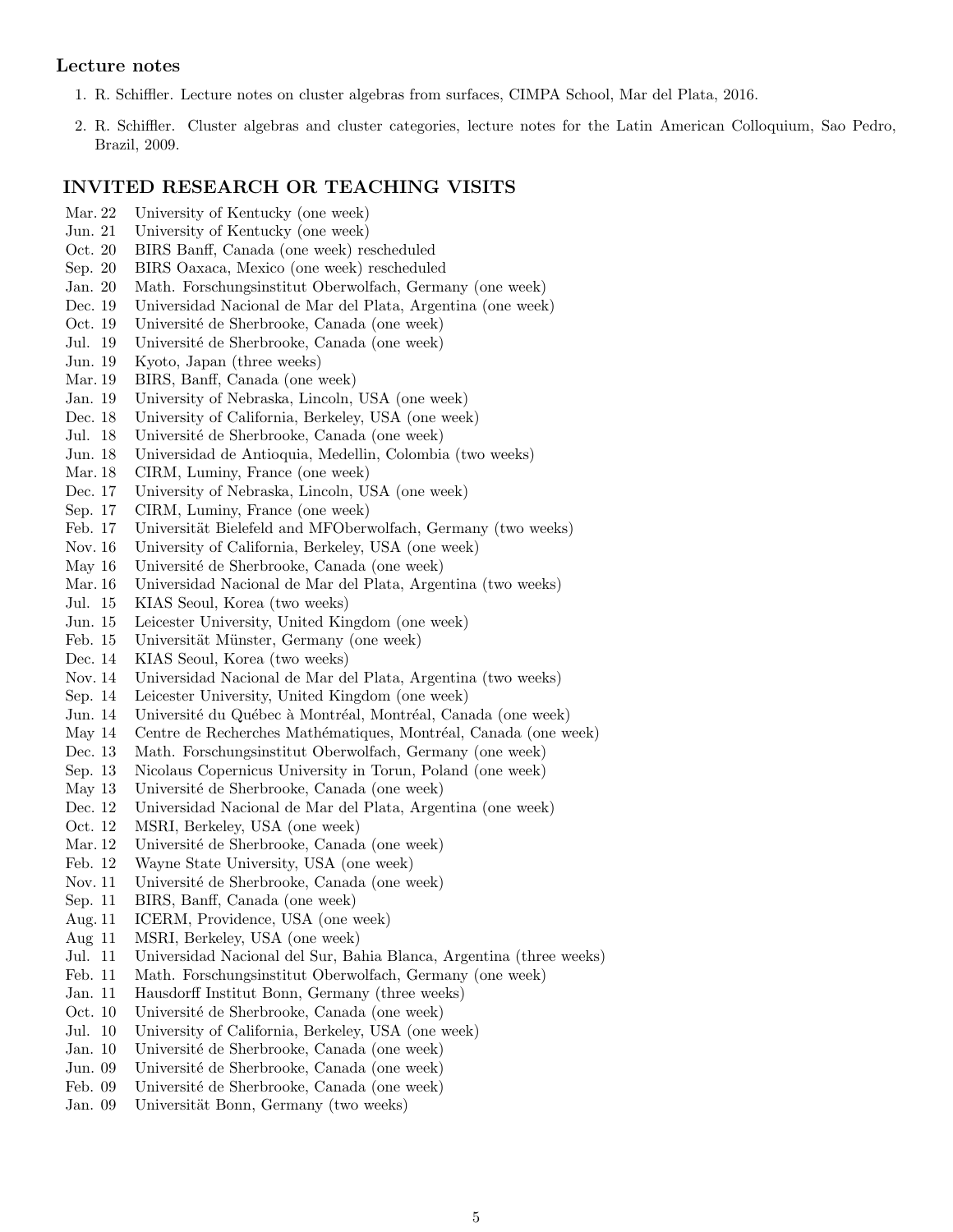- Jun. 07 Université de Sherbrooke, Canada (three weeks)
- Feb. 07 Universidad de la Republica, Montevideo, Uruguay (one week)
- Jan. 07 Université Lyon, France (four weeks)
- Sep. 06 Centre Intern.de Renc. Mathématiques, Luminy, France (one week)
- Jun. 06 Université de Sherbrooke, Canada (one week)
- Jun. 06 North Carolina State University, Raleigh, USA (one week)
- May 06 Universität Bielefeld, Germany, (one week)
- May 06 Université de Sherbrooke, Canada (one week)
- Jan. 06 Université de Sherbrooke, Canada (one week)
- Apr. 04 Université Lyon, France (three weeks)

#### Invited Short Courses and Workshops

- 1. Álgebras cluster, teoria de inclinación y invariantes de nudos. Universidad Nacional de Mar del Plata, Argentina, 2019.
- 2. Cluster algebras from surfaces, Cluster Algebra Spring School, University of Connecticut, USA, 2017.
- 3. Cluster algebras from surfaces, CIMPA graduate course, Universidad Nacional de Mar del Plata, Argentina, 2016.
- 4. Cluster algebras and Chern-Simons invariants, First Encounter to Quantum Topology: School and Workshop, KIAS, Seoul, Korea, 2015.
- 5. Cluster algebras and cluster algebras from surfaces, Cluster algebras and dynamical systems, Winter School, Universität Münster, Germany 2015.
- 6. Cluster algebras, summer graduate course, Universidad Nacional de Mar del Plata, Argentina, 2014.
- 7. Cluster algebras and tilting theory, Summer Graduate Workshop, Mathematical Sciences Research Institute MSRI, Berkeley, 2011.
- 8. Cluster algebras from surfaces, Colloque sur les surfaces et les représentations, Université de Sherbrooke, 2010.
- 9. Cluster algebras and cluster categories, South American meeting on representations of algebras and related topics, Mar del Plata, Argentina, 2010.
- 10. Cluster algebras and cluster categories, Latin-American algebra colloquium, Sao Pedro, Brazil, 2009.
- 11. Cluster categories, Workshop on representation theory and related areas, Universidad de la Republica, Montevideo, Uruguay, 2007.

#### Talks at International Meetings

- 1. A geometric model for syzygies over certain 2-Calabi-Yau tilted algebras, Representations of Algebras and Related Combinatorics, 2022 (online).
- 2. Knot theory and cluster algebras, UNIST International Workshop on Geometry and Mathematical Physics 2022, Korea (online).
- 3. Knot theory and cluster algebras, Programme on Cluster Algebras and Representation Theory, Isaac Newton Institute, Cambridge, UK, 2021.
- 4. A geometric model for syzygies over certain 2-Calabi-Yau tilted algebras, International Workshop on Cluster Algebras and Related Topics, Morningside Center, China, (online) 2021.
- 5. On the ordering of the Markov numbers, Advances in Representation Theory of Algebras, ARTA, (online), 2021.
- 6. On the ordering of the Markov numbers, 4th International Colloquium on Representations of Algebras and its Applications; Alexander Zavadskij, Colombia (online), 2020.
- 7. Proof of two conjectures on Markov numbers, XXXII-th Meeting on Representation Theory, Universit´e de Sherbrooke, Sherbrooke, Canada, 2020.
- 8. Frieze varieties: A characterization of the finite-tame-wild trichotomy, Conference on Geometric Methods in Representation Theory, University of Missouri, Columbia, USA, 2019.
- 9. A geometric q-character formula for snake modules, AMS special session on Hall algebras, cluster algebras and representation theory, University of Wisconsin-Madison, 2019.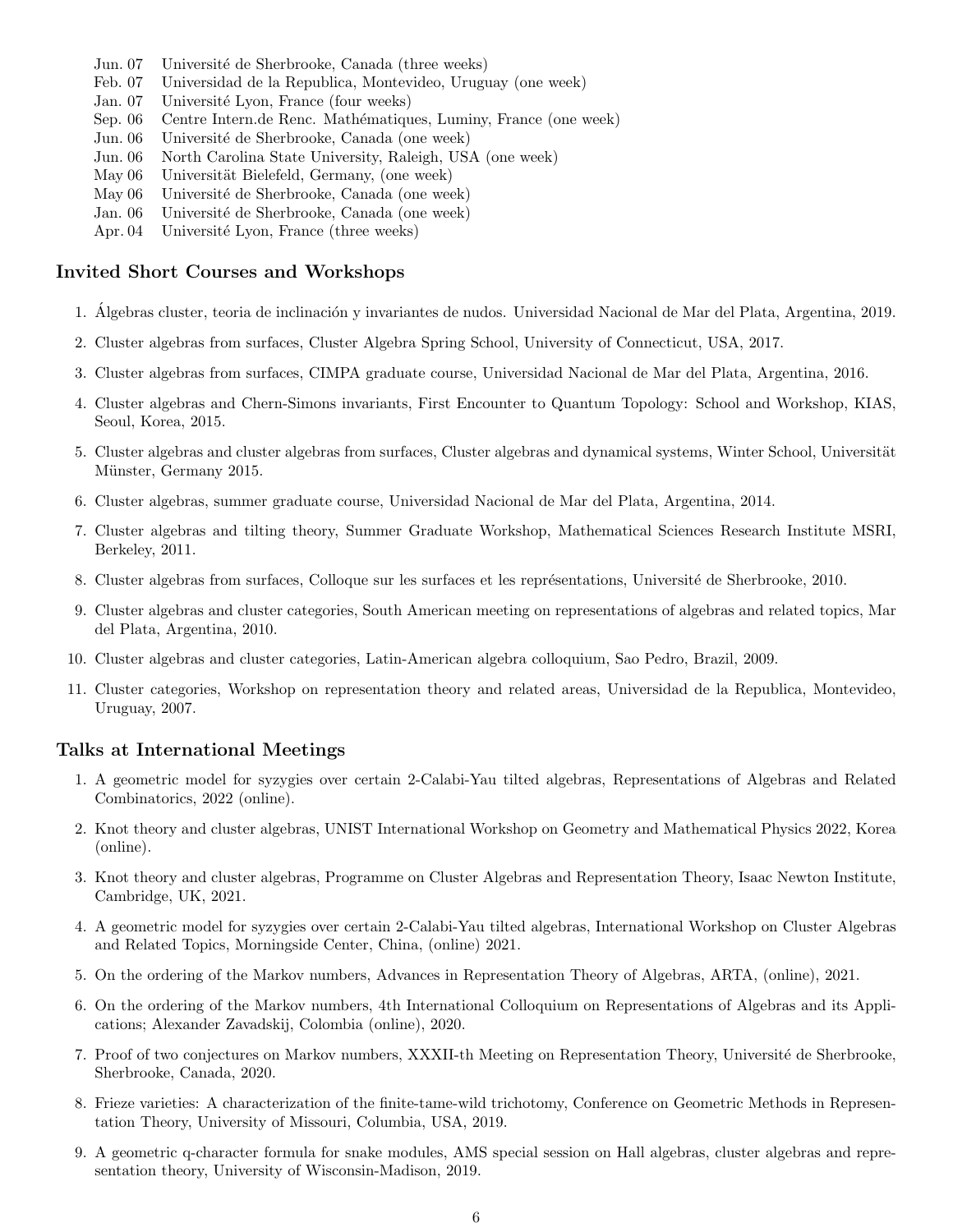- 10. A geometric q-character formula for snake modules, XXXI-th Meeting on Representation Theory, Université de Sherbrooke, Sherbrooke, Canada, 2019.
- 11. Cluster categories and duplicated algebras, Homological Methods and Tilting Theory of Finite Dimensional Algebras, conference in honor of Gordana Todorov's 70th birthday, University of Iowa, 2019.
- 12. The joint spectrum in representation theory, Journée d'été de théorie des représentations des algèbres, Université de Sherbrooke, Québec, Canada, 2019.
- 13. Frieze varieties: A characterization of the finite-tame-wild trichotomy, Cluster Algebras 2019, RIMS Kyoto, Japan, 2019.
- 14. Frieze varieties: A characterization of the finite-tame-wild trichotomy, International Conference on Representations of Algebras and Related Topics, Woods Hole, USA, 2019.
- 15. Cluster algebras and Jones polynomials, AMS Meeting Hartford, USA, 2019.
- 16. An introduction to cluster algebras, BIRS workshop Multivariable Spectral Theory and Representation Theory, Banff, Canada, 2019.
- 17. Cluster automorphisms and quasi-automorphisms, XXX-th Meeting on Representation Theory, Université de Sherbrooke, Sherbrooke, Canada, 2018.
- 18. Frieze varieties: A characterization of the finite-tame-wild trichotomy, Advances in Representation Theory of Algebras, ARTA VI, 60-th birthday of Jose Antonio de la Peña, UNAM, Mexico, 2018.
- 19. Representation theory and cluster algebras, Geometric and Homological Methods in the Representation Theory of Associative Algebras and Their Applications, CIMPA, Medellin, Colombia, 2018.
- 20. Cluster algebras and Jones polynomials, Cluster Algebras and Mathematical Physics (CAMP), East Lansing, USA, 2018.
- 21. Cluster algebras and Jones polynomials, International Conference on Representations of Algebras and Related Topics, Woods Hole, USA, 2018.
- 22. A characterization of the finite-tame-wild trichotomy, AMS meeting, Northeastern University, Boston, 2018.
- 23. Cluster algebras and Jones polynomials, Cluster algebras 20 years on, CIRM Luminy, France, 2017.
- 24. Cluster algebras and knot theory, XXIX-th Meeting on Representation Theory, Université de Sherbrooke, Sherbrooke, Canada, 2017.
- 25. Cluster-tilted algebras and quasi-tilted algebras, Advances in Representation Theory of Algebras, ARTA V, CIRM Luminy, France, 2017.
- 26. Cluster algebras, snake graphs and continued fractions, Mathematica Congress of the Americas, Montréal, Canada, 2017.
- 27. Cluster algebras, snake graphs and continued fractions, Idun 75 Conference on Representations of Artin algebras on the occasion of Idun Reiten's birthday, Trondheim, Norway, 2017.
- 28. Cluster algebras, snake graphs and continued fractions, AMS Sectional Meeting, New York City, USA, 2017.
- 29. Cluster algebras, snake graphs and continued fractions, International Conference on Representations of Algebras and Related Topics, Woods Hole, USA, 2017.
- 30. Cluster-tilted algebras and quasi-tilted algebras, Mathematisches Forschungsinstitut Oberwolfach, Germany, 2017.
- 31. Cluster algebras and continued fractions, Joint Notre Dame/La Sapienza workshop on lie theory and cluster algebras, University of Notre Dame's Rome Global Gateway, Rome, Italy, 2016.
- 32. Modules over cluster-tilted algebras that do not lie on local slices, XXVIII-th Meeting on Representation Theory, Universit´e de Sherbrooke, Sherbrooke, Canada, 2016.
- 33. Cluster algebras and Chern-Simons invariants, Quivers and bipartite graphs: Physics and Mathematics, University of Notre Dame's London Global Gateway, London, UK, 2016.
- 34. Snake graphs and continued fractions, International Conference on Representations of Algebras and Related Topics, Woods Hole, USA, 2016.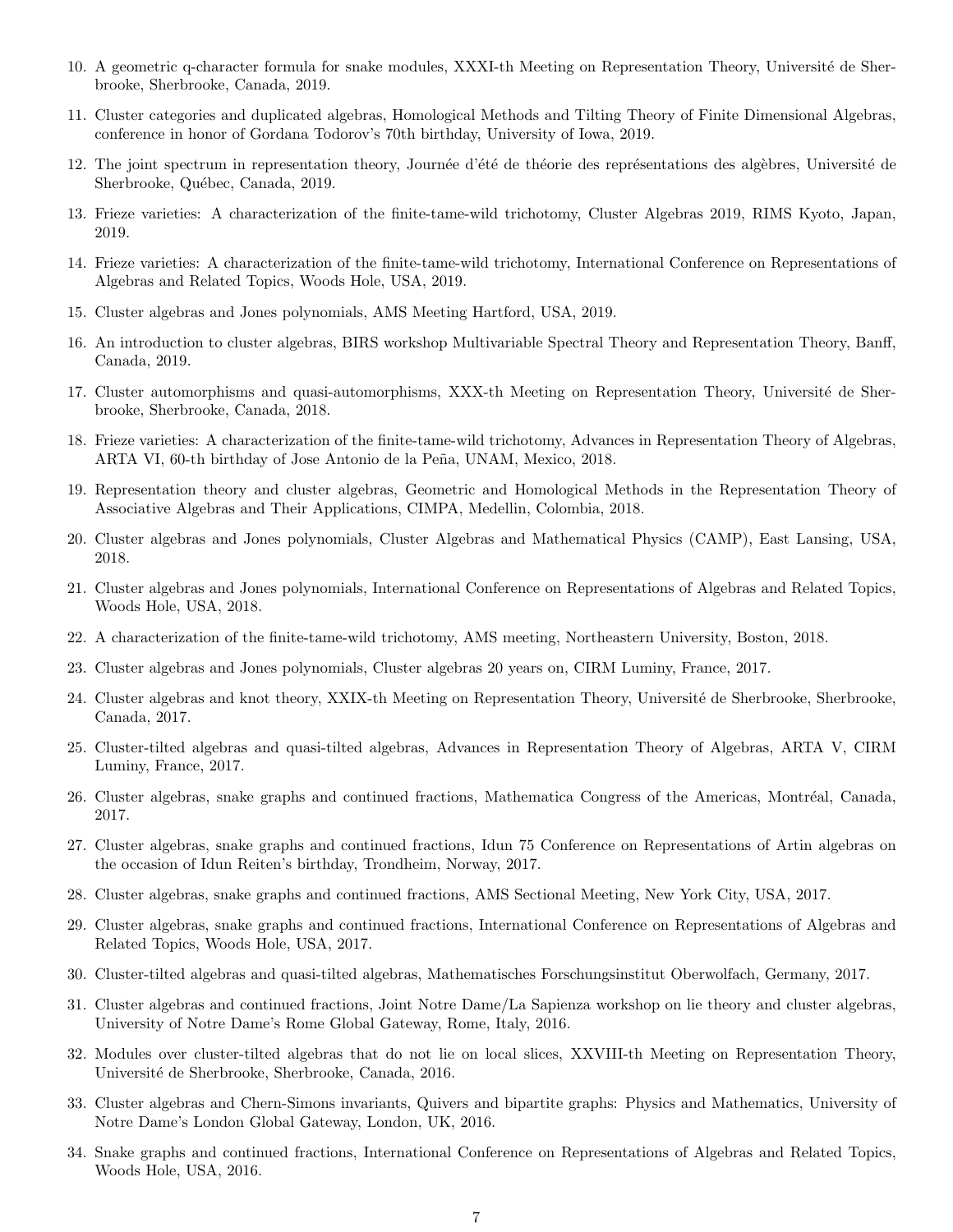- 35. Snake graphs and continued fractions, XXVII-th Meeting on Representation Theory, Université de Sherbrooke, Sherbrooke, Canada, 2015.
- 36. Cluster algebras of surface type, snake graphs and applications, Workshop on cluster algebras and finite dimensional algebras, Leicester, UK 2015.
- 37. Cluster-tilted algebras, International Conference on Representations of Algebras and Related Topics, Woods Hole, USA, 2015.
- 38. Definition and basic properties of cluster algebras, Conference on Strings, Quivers and Cluster Algebras in Mathematical Physics, KIAS, Seoul, Korea, 2014.
- 39. On the first Hochschild cohomology of spit extension algebras, XXVI-th Meeting on Representation Theory, Université de Sherbrooke, Sherbrooke, Canada, 2014.
- 40. On cluster algebras from unpunctured surfaces with one marked point, ICERM Workshop on Integrability and Cluster Algebras: Geometry and Combinatorics, Providence, USA, 2014.
- 41. Surface algebras, Advances in Representation Theory of Algebras, ARTA III, Université du Québec à Montréal, Canada, 2014.
- 42. Cluster algebras and rings of snake graphs, Workshop on Hall and cluster algebra, Centre de recherches Mathématiques, Montréal, Canada, 2014.
- 43. Cluster algebras and rings of snake graphs, International Conference on Representations of Algebras and Related Topics, Woods Hole, USA, 2014.
- 44. Cluster algebras and rings of snake graphs, Cluster algebras and combinatorics, Universität Münster, Germany, 2014.
- 45. Positivity in cluster algebras, Mathematisches Forschungsinstitut Oberwolfach, Germany, 2013.
- 46. Positivity in cluster algebras, XXV-th Meeting on Representation Theory, Université de Sherbrooke, Sherbrooke, Canada, 2013.
- 47. Positivity in cluster algebras, Advances in Representation Theory of Algebras, ARTA II, Torun, Poland 2013.
- 48. Positivity in cluster algebras, International Conference on Representations of Algebras and Related Topics, Woods Hole, USA, 2013.
- 49. Positivity in cluster algebras, AMS sectional meeting, University of Colorada, Boulder, USA, 2013.
- 50. Positivity in cluster algebras of rank 3, XXIV-th Meeting on Representation Theory, Université de Sherbrooke, Sherbrooke, Canada, 2012.
- 51. Positivity in cluster algebras of rank 3, International Conference on Representations of Algebras (ICRA), Universitt Bielefeld, Germany, 2012.
- 52. On the first Hochschild cohomology of a cluster-tilted algebra, International Conference on Representations of Algebras and Related Topics, Woods Hole, USA, 2012.
- 53. A combinatorial formula for rank 2 cluster variables, XXIII-th Meeting on Representation Theory, Bishop's University, Sherbrooke, Canada, 2011.
- 54. Positivity for cluster algebras from surfaces, ICERM Topical Workshop: Cluster Algebras and Statistical Physics, Providence, USA, 2011.
- 55. On cluster algebras from surfaces, International Conference on Representations of Algebras and Related Topics, Woods Hole, USA, 2011.
- 56. Cluster automorphisms, Sectional Meeting of the American Mathematical Society, Iowa, USA, 2011.
- 57. On cluster algebras from surfaces, Hausdorff Institute for Mathematics, Bonn, Germany, 2011.
- 58. Minicourse on Cluster Algebras from Surfaces (three lectures), Colloque sur les surfaces et les représentations, Université de Sherbrooke, Canada, 2010.
	- (a) Cluster algebras
	- (b) Cluster algebras from surfaces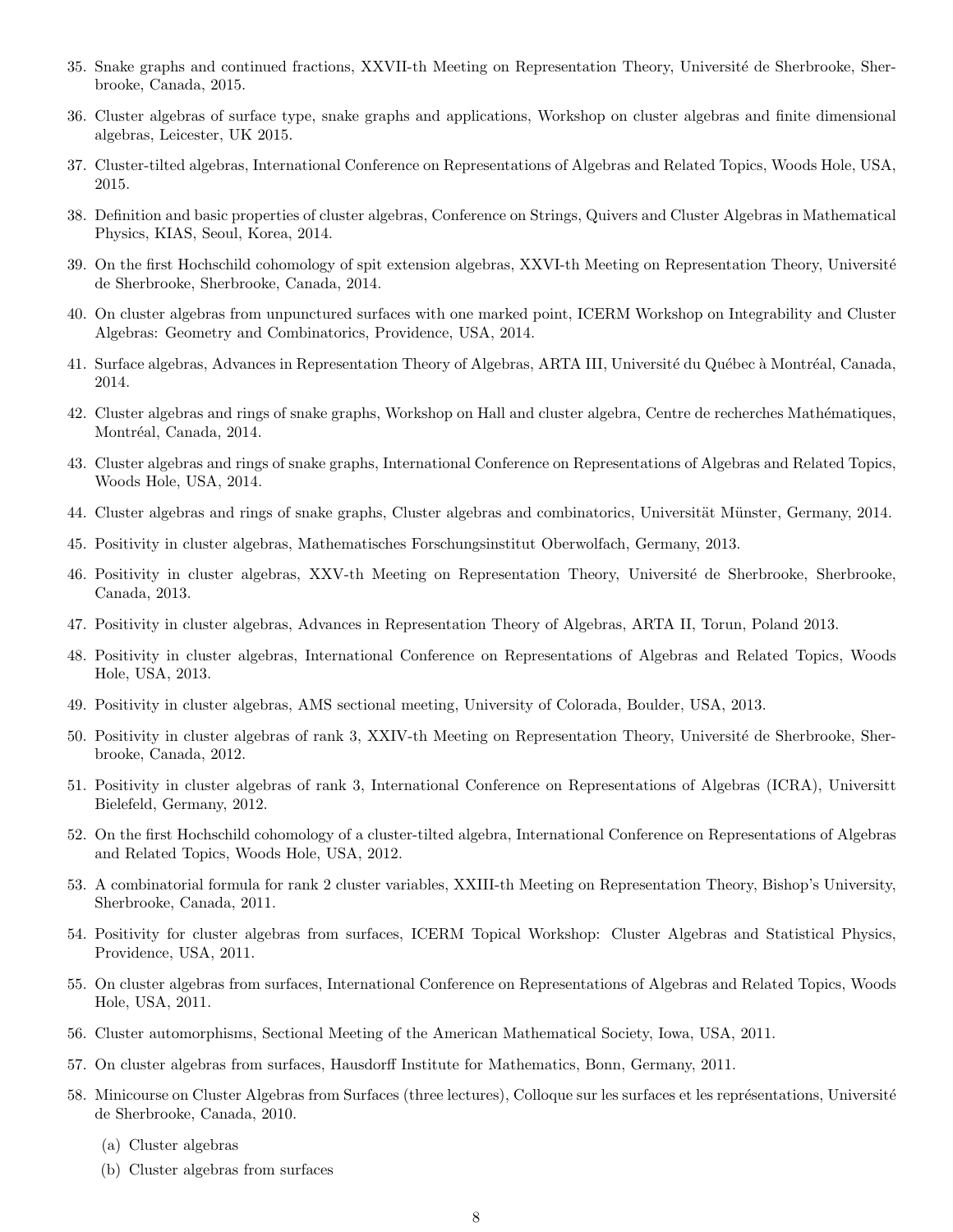- (c) Expansion formula and positivity
- 59. Cluster automorphisms, Sectional Meeting of the American Mathematical Society, Syracuse, NY, USA, 2010.
- 60. Cluster algebras from surfaces, Summer Meeting of the Canadian Mathematical Society, Fredericton, Canada, 2010.
- 61. Cluster automorphisms, International Conference on Representations of Algebras and Related Topics, Woods Hole, USA, 2010.
- 62. Minicourse on Cluster Algebras and Cluster Categories (three lectures), South American Meeting on Representations of Algebras and Related Topics, Mar del Plata, Argentina, 2010:
	- (a) Cluster algebras
	- (b) Cluster categories
	- (c) Cluster-tilted algebras
- 63. Cluster-tilted algebras without clusters, Sectional Meeting of the American Mathematical Society, Riverside, CA, USA, 2009.
- 64. Cluster-tilted algebras without clusters, XXIth Meeting on Representation Theory of Algebras, Sherbrooke, Canada, 2009.
- 65. Minicourse on Cluster Algebras and Cluster Categories (four lectures), XVIII Latin-American Algebra Colloquium, Sao Pedro, Brazil, 2009:
	- (a) Cluster algebras
	- (b) Cluster categories
	- (c) Cluster-tilted algebras
	- (d) Cluster algebras from surfaces
- 66. Clusters, exceptional sequences and reduced expressions, International Conference on Representations of Algebras and Related Topics, Woods Hole, USA, 2009.
- 67. Positivity for cluster algebras associated to surfaces, International Conference on Cluster Algebras and Related Topics, Mexico City, Mexico, 2008
- 68. Positivity for cluster algebras associated to surfaces, XXth Meeting on Representation Theory of Algebras, Sherbrooke, Canada, 2008.
- 69. Positivity for cluster algebras associated to surfaces, Colloquium of non commutative algebra, Sherbrooke, Canada, 2008.
- 70. Positivit´e dans les alg`ebres amass´ees associ´ees aux surfaces, Second Canada-France Congress, Montreal, Canada, 2008.
- 71. Cluster-tilted algebras and slices, International Conference on Representations of Algebras and Related Topics, Woods Hole, USA, 2008.
- 72. Cluster-tilted algebras, XIXth Meeting on Representation Theory of Algebras, Sherbrooke, Canada, 2007.
- 73. A cluster expansion formula, International Conference on Representations of Algebras and Related Topics, Northeastern University, Boston, USA, 2007.
- 74. Geometric realizations of cluster categories, International Conference on Representations of Algebras, Torun, Poland, 2007.
- 75. Formules de développement dans les algèbres amassées, Colloquium on Representation Theory of Algebras, Sherbrooke, Canada, 2007.
- 76. Mini-course on cluster categories (three lectures), Workshop on Representation Theory and Related Areas, Universidad de la Republica, Montevideo, Uruguay, 2007.
	- (a) Cluster algebras
	- (b) Cluster categories
	- (c) Geometric realizations of cluster categories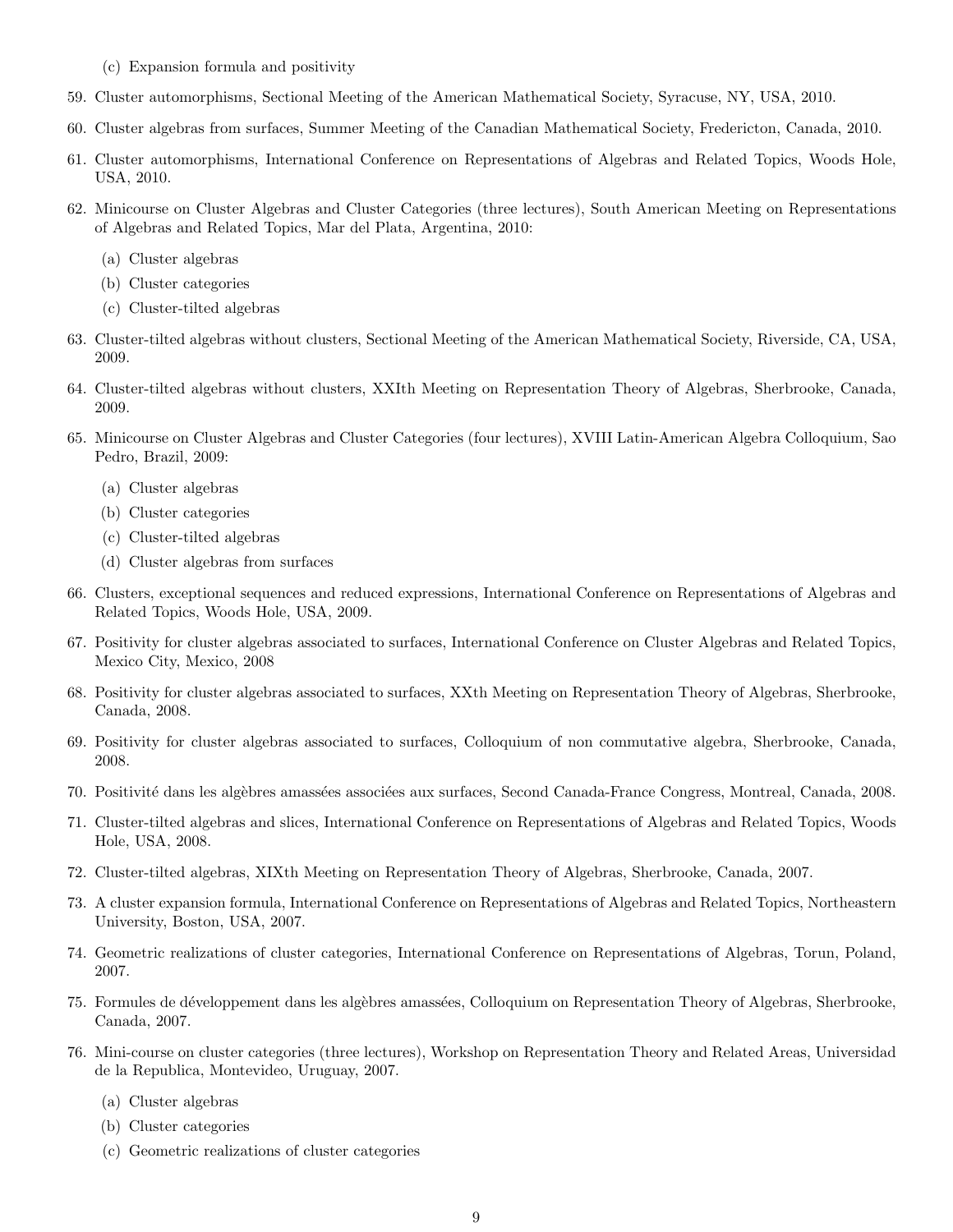- 77. m-replicated algebras and m-cluster categories, Winter Meeting of the Canadian Mathematical Society, Toronto, Canada, 2006.
- 78. Geometric models for cluster categories of type A and D, International Conference on Representations of Algebras and Related Topics, Northeastern University Boston, USA, 2006.
- 79. Les catégories amassées et les algèbres répliquées, Colloque Homologie et Déformation en Algèbre, Géométrie et Représentations, Centre International de Rencontres Mathématiques, Luminy, France, 2006.
- 80. Geometric models for cluster categories, XVIIIth Meeting on Representation Theory of Algebras, Sherbrooke, Canada, 2006.
- 81. Introduction to cluster categories, Conference on Cluster Algebras and Applications, North Carolina State University, Raleigh, USA, 2006.
- 82. From tilted algebras to cluster-tilted algebras, Workshop on cluster algebras and cluster-tilted algebras, Bielefeld, Germany, 2006.
- 83. Cluster-tilted algebras, Sectional Meeting of the American Mathematical Society, Durham NH, USA, 2006.
- 84. Algèbres amassées inclinées, IVe Colloque sur la Théorie des Modules et Sujets Connexes. Université du Québec à Montréal, Canada, 2006.
- 85. Cluster categories and duplicated algebras, International Conference on Representations of Algebras and Related Topics, Northeastern University Boston, USA, 2005.
- 86. Quivers with relations arising from clusters, XVIth Meeting on Representation Theory of Algebras, Sherbrooke, Canada, 2004.
- 87. Quivers with relations arising from clusters, International Conference on Representations of Algebras and Related Topics, Northeastern University Boston, USA, 2004.
- 88. Quantized enveloping algebras and rational smoothness, XVth Meeting on Representation Theory of Algebras, Sherbrooke, Canada, 2003.
- 89. On the multiplication in the quantized enveloping algebra of type A, XIVth Meeting on Representation Theory of Algebras, Sherbrooke, Canada, 2002.
- 90. On the multiplication in the quantized enveloping algebra of type A, International Conference on Representations of Algebras and Related Topics (ICRA X), Toronto, Canada, 2002.
- 91. Singularités des variétés de carquois de type  $A$ , Summer Meeting of the Canadian Mathematical Society, Québec, Canada, 2002.

#### SEMINAR TALKS AND COLLOQUIA

- 1. Knot theory and cluster algebras, Combinatorics Seminar, University of Kentucky, 2022.
- 2. Cluster algebras and knot theory, Colloquium, Rutgers University (online), 2022.
- 3. An introduction to cluster algebras, Colloquium, University of Alabama (online), 2020.
- 4. A geometric model for syzygies over certain 2-Calabi-Yau tilted algebras, FD-Seminar Online, 2020.
- 5. Un modèle géométrique pour les syzygies sur certaines algèbres 2-Calabi-Yau inclinées, Séminaire d'Algèbre (online), Universit´e de Sherbrooke, Canada, 2020.
- 6. A geometric model for representations of quivers of type A, Algebra Seminar, UConn, Storrs, USA, 2020.
- 7. Cluster algebras and representation theory, Cluster Algebra Seminar, UConn, Storrs, USA, 2020.
- 8. Modules inclinants provenant des noeuds, Algebra Seminar, Université de Sherbrooke, Canada, 2019.
- 9. A geometric q-character formula for snake modules, Cluster Algebra Seminar, UConn, Storrs, USA, 2019.
- 10. An introduction to cluster algebras, Colloquium at SUNY Albany, USA, 2019.
- 11. Frieze varieties: A characterization of the finite-tame-wild trichotomy, UConn Algebra Seminar, Storrs, USA, 2019.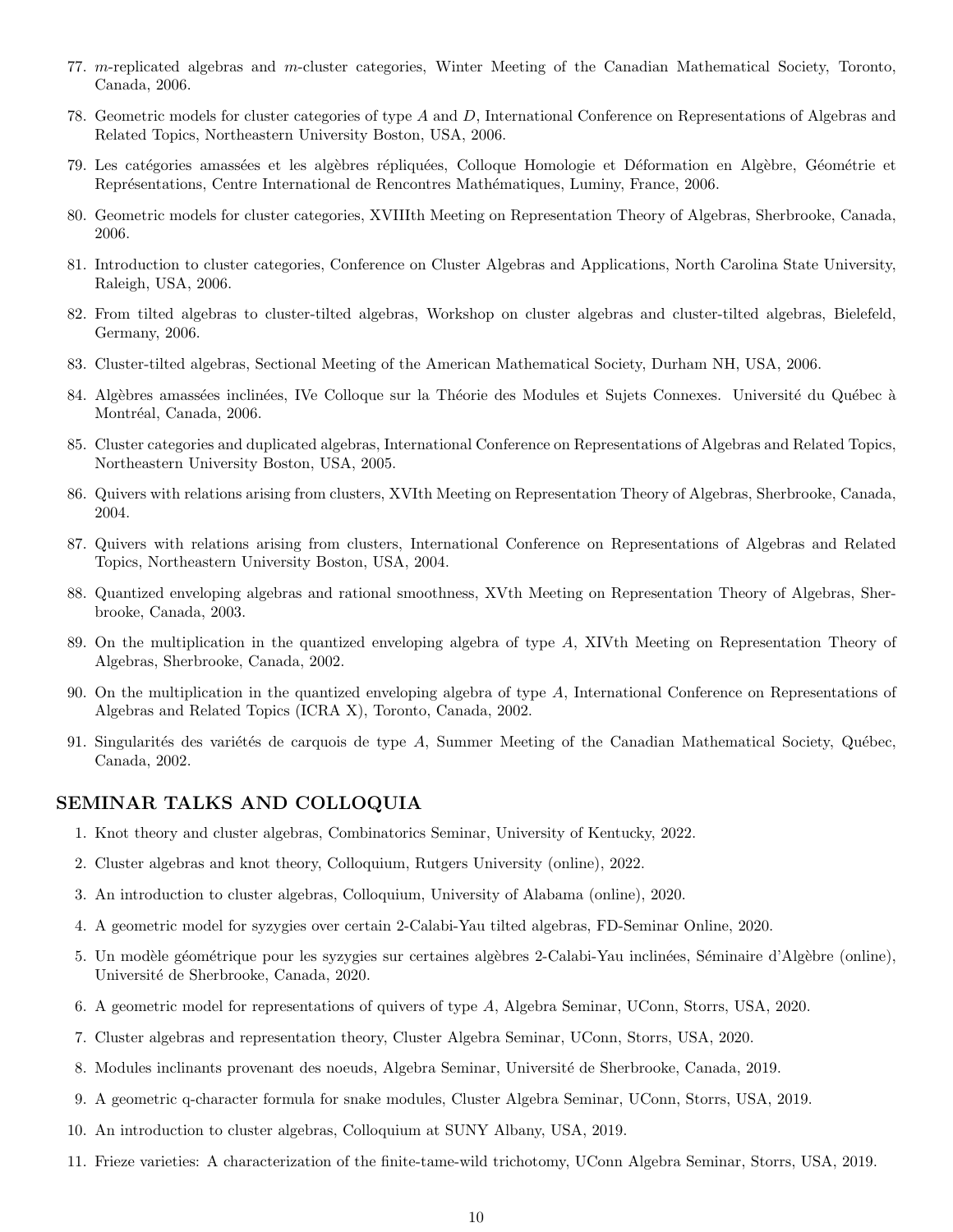- 12. Frieze varieties: A characterization of the finite-tame-wild trichotomy, Commutative Algebra Seminar at University of Nebraska, Lincoln, USA, 2019.
- 13. Varitées de frieses: une caractérisation de la trichotomie fini-docile-sauvage pour les carquois acycliques, Séminaire d'Algèbre, Université de Sherbrooke, Québec, Canada, 2018.
- 14. What is a cluster algebra. SIGMA Graduate Student seminar, University of Connecticut, Storrs, USA, 2018.
- 15. A characterization of the finite-tame-wild trichotomy, Cluster Algebra Seminar, University of Connecticut, Storrs, USA, 2018.
- 16. Cluster algebras and knot theory, Geometric Topology Seminar, Columbia University, New York, USA, 2017.
- 17. Cluster algebras and knot theory, Cluster Algebra Seminar, University of Connecticut, Storrs, USA, 2017.
- 18. Cluster algebras, snake graphs and continued fractions, Algebra Seminar, Universität Bielefeld, Germany, 2017.
- 19. Cluster algebras, snake graphs and continued fractions, Combinatorics Seminar, University of California, Berkeley, USA 2016.
- 20. Cluster algebras and continued fractions, SIGMA seminar, UConn, USA, 2016.
- 21. A combinatorial interpretation of continued fractions, UConn Math Club, USA, 2016.
- 22. Graphes de serpents et fractions continues, Séminaire d'Algèbre, Université de Sherbrooke, Québec, Canada, 2016.
- 23. Snake graphs and continued fractions, Discrete Mathematics Seminar, Brown University, Providence, USA, 2016.
- 24. Snake graphs and continued fractions, Algebra Seminar, University of Connecticut, Storrs, USA, 2016.
- 25. Graphes de serpents et fractions continues, Séminaire de Combinatoire, LACIM, Université du Québec à Montréal, Québec, Canada, 2015.
- 26. Cluster categories, Cluster Algebra Seminar, University of Connecticut, Storrs, USA, 2015.
- 27. Introduction to cluster algebras, Cluster Algebra Seminar, University of Connecticut, Storrs, USA, 2015.
- 28. Snake graphs and continued fractions, Cluster Algebra Seminar, University of Notre Dame, USA, 2015.
- 29. Cluster algebras, snake graphs and applications, Séminaire SAG, Université de Sherbrooke, Québec, Canada, 2015.
- 30. Cluster algebras and invariant theory, Cluster Algebra Seminar, University of Connecticut, Storrs, USA 2015.
- 31. τ -tilting theory and Caldero-Chapoton algebras, Northeastern UConn Joint Seminar in Representation Theory, 2014.
- 32. Cluster algebras and rings of snake graphs, Cluster Algebra Seminar, University of Connecticut, Storrs, USA 2014.
- 33. Positivity for cluster algebras, Algebra Seminar, University of Connecticut, USA, 2014.
- 34. Positivity for cluster algebras, Pure Mathematics Seminar, University of Leicester, UK, 2014.
- 35. Cluster algebras and rings of snake graphs, Cluster Algebra Seminar, University of Connecticut, Storrs, USA, 2014.
- 36. Representation type of Jacobian algebras, Cluster Algebra Seminar, University of Connecticut, Storrs, USA, 2013.
- 37. Cluster algebras, six talks in the Cluster Algebra Seminar, University of Connecticut, Storrs, USA, 2013.
- 38. Caracteres de conglomerada, Seminario de Algebra, Universidad Nacional de Mar del Plata, Argentina, 2012.
- 39. On cluster algebras from surfaces, Colloquium, Wayne State University, 2012.
- 40. Positivity in cluster algebras of rank 3, Quivers and Invariant Theory Seminar, Northeastern University, Boston, USA, 2012.
- 41. Positivity in cluster algebras, Algebra Seminar, University of Connecticut, Storrs, USA, 2012.
- 42. Sur les extensions ponctuelles des algèbres inclinées amassées, Séminaire d'Algèbre, Université de Sherbrooke, Canada, 2011.
- 43. Cluster-tilted algebras, two talks in the Cluster Algebra Seminar, University of Connecticut, Storrs, USA 2012.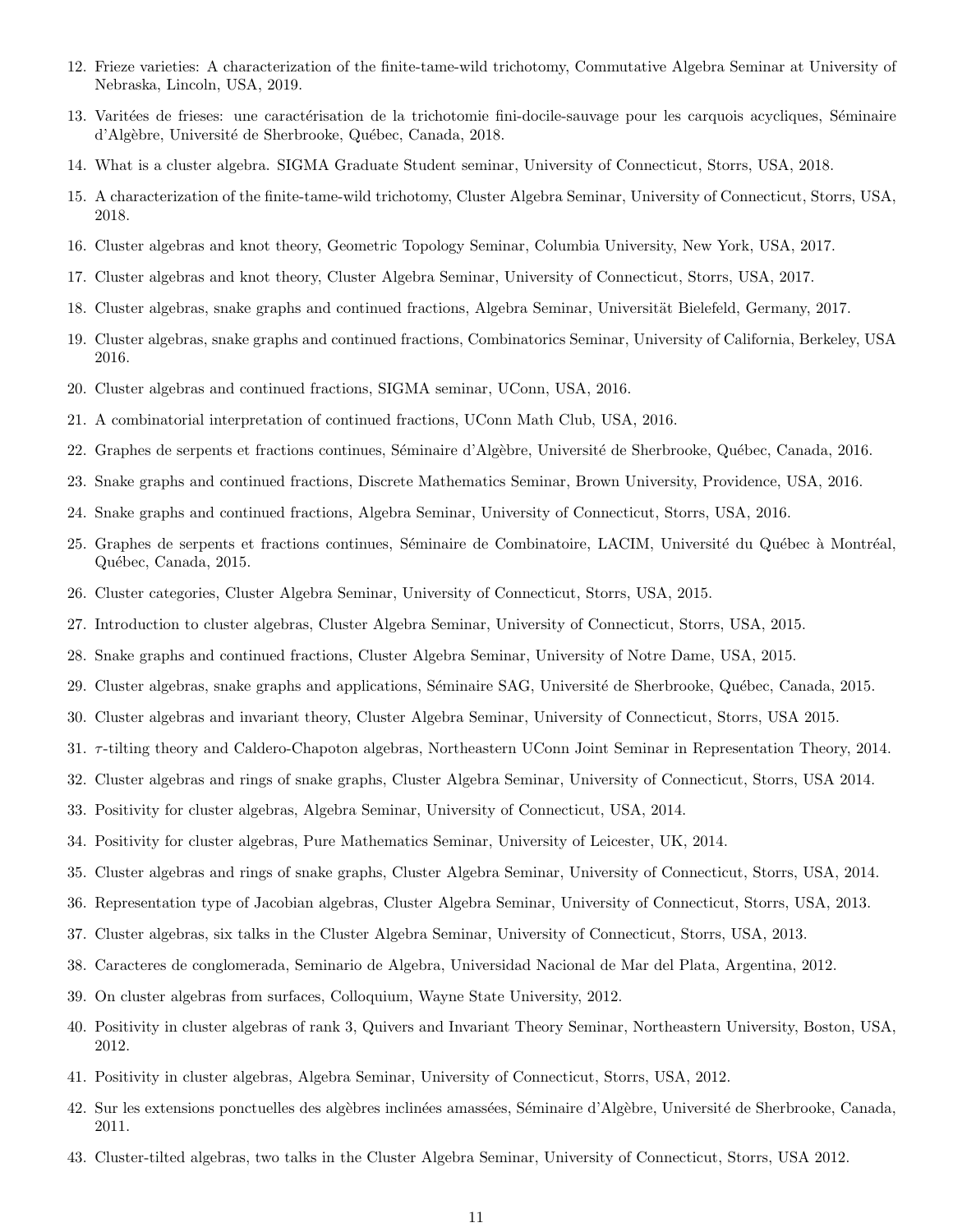- 44. Cluster algebras from surfaces I, Representation Theory Seminar, University of Maryland, USA, 2011.
- 45. Cluster algebras from surfaces II, Geometry Seminar, University of Maryland, USA, 2011.
- 46. Cluster theory and quantum dilogarithm identities, five talks in the Cluster Algebra Seminar, University of Connecticut, Storrs, USA 2011.
- 47. A combinatorial formula for rank 2 cluster variables, Algebra Seminar, University of Connecticut, Storrs, USA, 2011.
- 48. Cyclic sieving and cluster algebras, Cyclic Sieving Seminar, University of Connecticut, Storrs, USA 2011.
- 49. Path algebras, Colloquium, Universidad Nacional del Sur, Bahia Blanca, 2011.
- 50. Quivers with potentials, three talks in the Cluster Algebra Seminar, University of Connecticut, Storrs, USA 2011.
- 51. Applications to cluster algebras, Monoidal Categorification Seminar, University of Connecticut, Storrs, USA 2010.
- 52. Cluster automorphisms, Cluster Algebra Seminar, University of Connecticut, Storrs, USA 2010.
- 53. Cluster algebras from surfaces, four talks, Cluster Algebra Seminar, University of Connecticut, Storrs, USA 2010.
- 54. Path algebras, Computer Science Graduate Seminar, University of Connecticut, Storrs, USA 2010.
- 55. Cluster-tilted algebras, Representation Theory Seminar, University of Massachusetts, Amherst, USA, 2010.
- 56. Cluster-tilted algebras, Algebra Seminar, University of Connecticut, Storrs, USA, 2010.
- 57. Path algebras and cluster-tilted algebras, SIGMA Graduate Seminar, University of Connecticut, Storrs, USA, 2009.
- 58. Introduction aux algèbres amassées, Colloquium, Université de Sherbrooke, 2009.
- 59. Clusters in terms of reduced expressions in Weyl groups, Algebra Seminar, University of Connecticut, Storrs, USA, 2009.
- 60. Algèbres amassées, suites exceptionnelles et expressions réduites, Séminaire d'Algèbre, Université de Sherbrooke, Canada, 2009.
- 61. On cluster algebras arising from unpunctured surfaces II, Representation Theory Seminar, Universität Bonn, Germany, 2009.
- 62. On cluster algebras arising from unpunctured surfaces I, Representation Theory Seminar, Universität Bonn, Germany, 2009.
- 63. Positivity for cluster algebras associated to surfaces, Combinatorics Seminar, Massachusetts Institute of Technology, Cambridge, USA 2008.
- 64. Cluster algebras from triangulated surfaces, Algebra Seminar, University of Connecticut, Storrs, USA, 2008.
- 65. Cluster algebras, Algebra Seminar, University of Connecticut, Storrs, USA, 2008.
- 66. Positivity for cluster algebras associated to surfaces, Algebra and Combinatorics Seminar, University of New Brunswick, Fredericton, Canada, 2008.
- 67. Positivity for cluster algebras associated to surfaces, Representation Theory Seminar, University of Massachusetts, Amherst, USA, 2008.
- 68. Sur la Structure Combinatoire des Algèbres Amassées, Colloquium on Modules and Related Topics, Université du Québec à Montréal, Canada, 2008.
- 69. Quiver representations: basic facts and some recent developments, University of Maine, 2008.
- 70. Quiver representations: basic facts and some recent developments, Loyola University, 2008.
- 71. Quiver representations: basic facts and some recent developments, University of Connecticut, 2008.
- 72. Quiver representations: basic facts and some recent developments, University of Waterloo, 2008.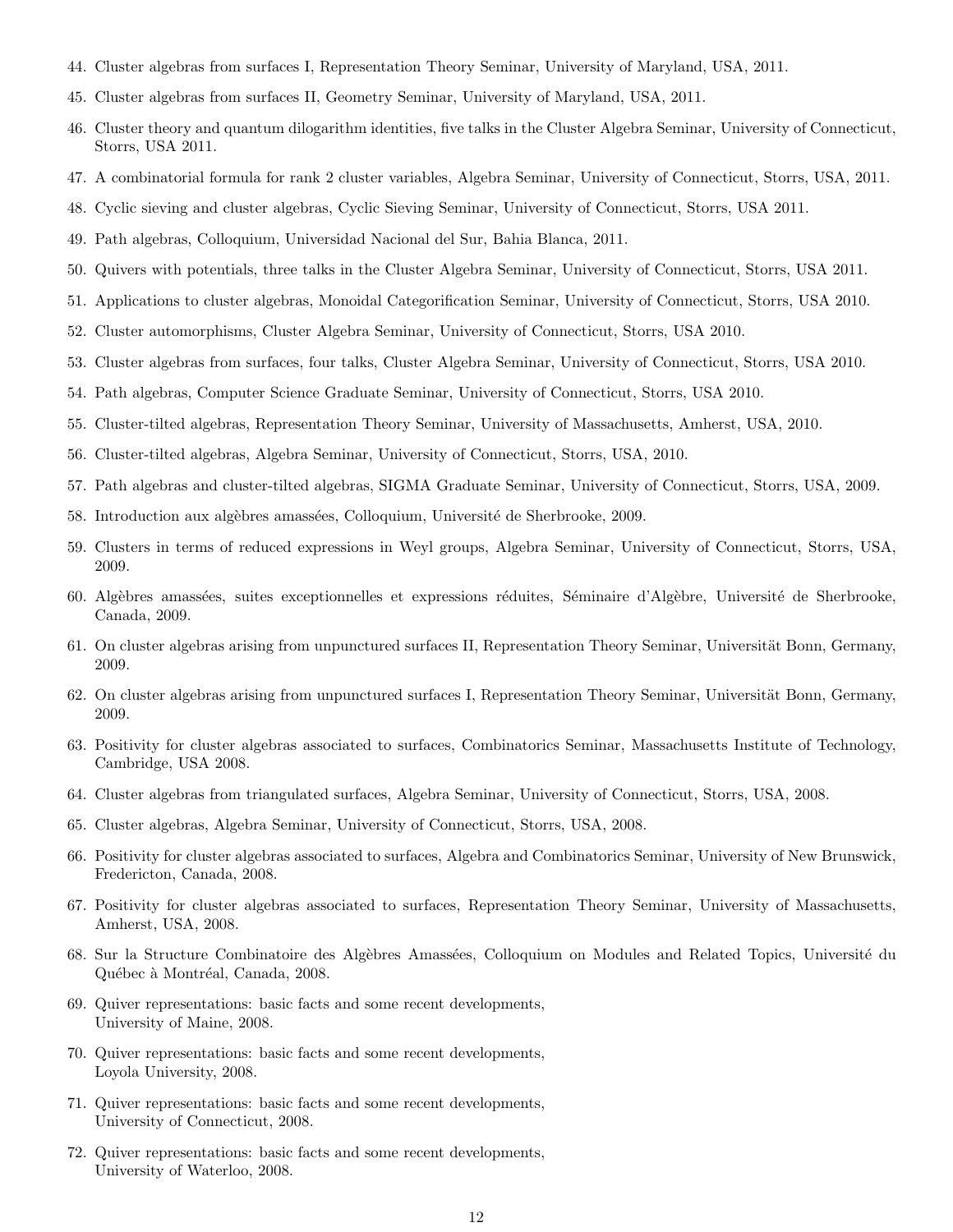- 73. Quiver representations: basic facts and some recent developments, Kansas State University, 2007.
- 74. Cluster-tilted algebras, Geometry-Algebra-Singularities-Combinatorics Seminar, Northeastern University Boston, USA, 2007.
- 75. Algèbres amassées et surfaces triangulées, Séminaire d'Algèbre, Sherbrooke, Canada, 2007.
- 76. What is a path algebra?, The "What Is..." Graduate Seminar, University of Massachusetts, Amherst, USA, 2007.
- 77. Des modèles géométriques pour les algèbres amassées, Séminaire d'Algèbre, IGD Université Claude Bernard Lyon 1, France, 2007.
- 78. Varieties of representations of quivers, Quiver Varieties Seminar, University of Massachusetts, Amherst, USA, 2006.
- 79. Développements récents dans les algèbres inclinées amassées, Séminaire d'Algèbre, Université de Sherbrooke, Canada, 2006.
- 80. Quiver representations: basic facts and some recent developments, Brandeis-Harvard-MIT-Northeastern Joint Mathematics Colloquium, Brandeis University, Boston 2005.
- 81. Quivers with relations arising from clusters, Representation Theory Seminar, University of Massachusetts, Amherst, USA, 2005.
- 82. Introduction aux algèbres clusters 2, Séminaire d'Algèbre, Université de Sherbrooke, Canada, 2005.
- 83. Introduction aux algèbres clusters 1, Séminaire d'Algèbre, Université de Sherbrooke, Canada, 2005.
- 84. More examples of cluster algebras, Representation Theory Seminar, Carleton University, Ottawa, Canada, 2004.
- 85. Cluster tilted algebras, Representation Theory Seminar, Carleton University, Ottawa, Canada, 2004.
- 86. Introduction to cluster algebras, Representation Theory Seminar, Carleton University, Ottawa, Canada, 2004.
- 87. Sur la multiplication dans l'algèbre enveloppante quantique de type A, Séminaire d'Algèbre, IGD Université Claude Bernard Lyon 1, France, 2004.
- 88. Quantum groups and rational smoothness, Algebra Seminar, Carleton University, Ottawa, Canada, 2003.
- 89. Explicit results in type A, Representation Theory Seminar, Carleton University, Ottawa, Canada, 2003.
- 90. Geometric interpretation of base change II, Representation Theory Seminar, Carleton University, Ottawa, Canada, 2003.
- 91. Geometric interpretation of base change I, Representation Theory Seminar, Carleton University, Ottawa, Canada, 2003.
- 92. Bases of quantized enveloping algebras II, Representation Theory Seminar, Carleton University, Ottawa, Canada, 2003.
- 93. Bases of quantized enveloping algebras I, Representation Theory Seminar, Carleton University, Ottawa, Canada, 2003.
- 94. Quantized enveloping algebras and Hall algebras, Representation Theory Seminar, Carleton University, Ottawa, Canada, 2003.
- 95. Algèbres enveloppantes quantiques et algèbres de Hall, Séminaire de Combinatoire, Université du Québec à Montréal, Canada, 2002.
- 96. On quiver varieties of type A, Quebec Mathematical Science Colloquium, Sherbrooke, Canada, 2001.
- 97. On quiver varieties of type A, Student Colloquium of the Institut des Sciences Mathématiques, McGill University, Montréal, Canada, 2001.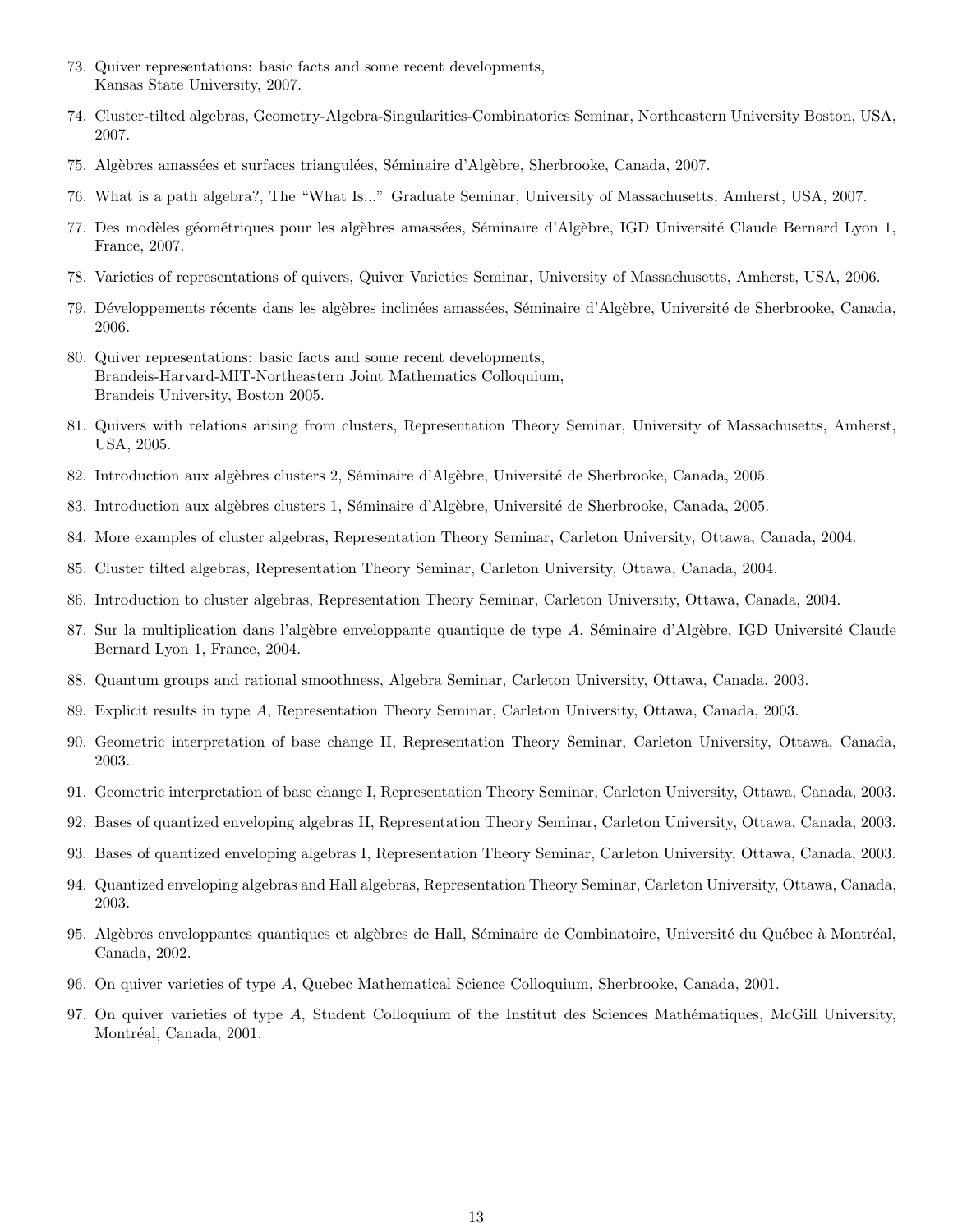# Advising

# PhD Students

Ryan Schroeder, University of Connecticut, PhD expected 2024 PJ Apprucese, University of Connecticut, PhD expected 2023 Hanpeng Gao, Nanjing University (co-addvised), PhD expected 2022 Damián Wesenberg, Universidad Nacional de Mar del Plata, PhD expected 2022 Bing Duan, Lanzhou University, PhD 2019, now postdoc at Lanzhou University Michelle Rabideau, University of Connecticut, PhD 2018, now tenure track at U. Hartford. Ana Garcia Elsener, Universidad Nacional de Mar del Plata, PhD 2017, now faculty at UNMdP, Argentina Stephen Zito, University of Connecticut, PhD 2016, now Assist. Prof. iR at U. Connecticut Khrystyna Serhiyenko, University of Connecticut, PhD 2015, now tenure track at U. Kentucky Ilke Canakcı, University of Connecticut, PhD 2013, now tenure track at Vrieje U. Amsterdam, NL Lucas David-Roesler, University of Connecticut, PhD 2012

## Masters Students

David Whiting, University of Connecticut, Masters 2020, now PhD student at Michigan State Miki Oryu, Okayama University, Masters 2011

## Postdocs

Véronique Bazier-Matte, University of Connecticut 2020-2023 Wen Chang, University of Connecticut 2017-2018, now faculty at Shaanxi Normal University Emily Gunawan, University of Connecticut 2017–2020, now postdoc at U. Oklahoma Charles Paquette, University of Connecticut 2014–2017, now tenure track at RMC Canada Kyungyong Lee, University of Connecticut 2010–2011, now Associate Prof. at U. Alabama Ryan Kinser, University of Connecticut 2009–2011, now Associate Prof. at U. Iowa

# Research Visitors at UConn

Sira Gratz, University of Glasgow, (1 week) Apr 2020 (canceled) Khrystyna Serhiyenko, University of Kentucky, (1 week) Jan 2020 Ana Garcia Elsener, Universität Graz, Austria, (1 week) Apr 2019 Khrystyna Serhiyenko, UC Berkeley, (2 weeks) June 2018 Min Huang, Université de Sherbrooke, (1 week) Oct 2018 Khrystyna Serhiyenko, UC Berkeley, (2 weeks) Dec 2017 Emine Yıldırım, Université du Québec à Montréal, (1 week) Nov 2017 Khrystyna Serhiyenko, UC Berkeley, (2 weeks) June 2017 Sira Gratz, Oxford University, UK, (2 weeks) March 2017 Diego Bravo, Montevideo, Uruguay, (5 weeks) Feb 2017 Hipolito Treffinger, Sherbrooke, Canada (1 week) Dec 2016 Khrystyna Serhiyenko, UC Berkeley, (1 week) Nov 2015 İlke Çanakçı, Leicester, UK, (2 weeks) April 2014

# Long Term Research Visitors at UConn

Hanpeng Gao, Nanjing University, Sep 2019 – Feb 2021 Gordana Todorov, Northeastern University, Jan. – Apr. 2018 Kiyoshi Igusa, Brandeis University, Jan. – Apr. 2018 Bing Duan, Lanzhou University, Sep. 2017 – Apr. 2019 Wen Chang, Shaanxi Normal University, Dec. 2017 – Dec. 2018 Julian Serna Vanegas, Univ. Nacional de Colombia, Bogotá, Sep. – Dec. 2018

# Courses taught

## At the University of Connecticut:

### Undergraduate

Calculus I, Multivariable Calculus, Applied Linear Algebra, Linear Algebra, Precalculus, Abstract Algebra, Number Theory, Combinatorics, Scholars Course on Quiver Representations.

Graduate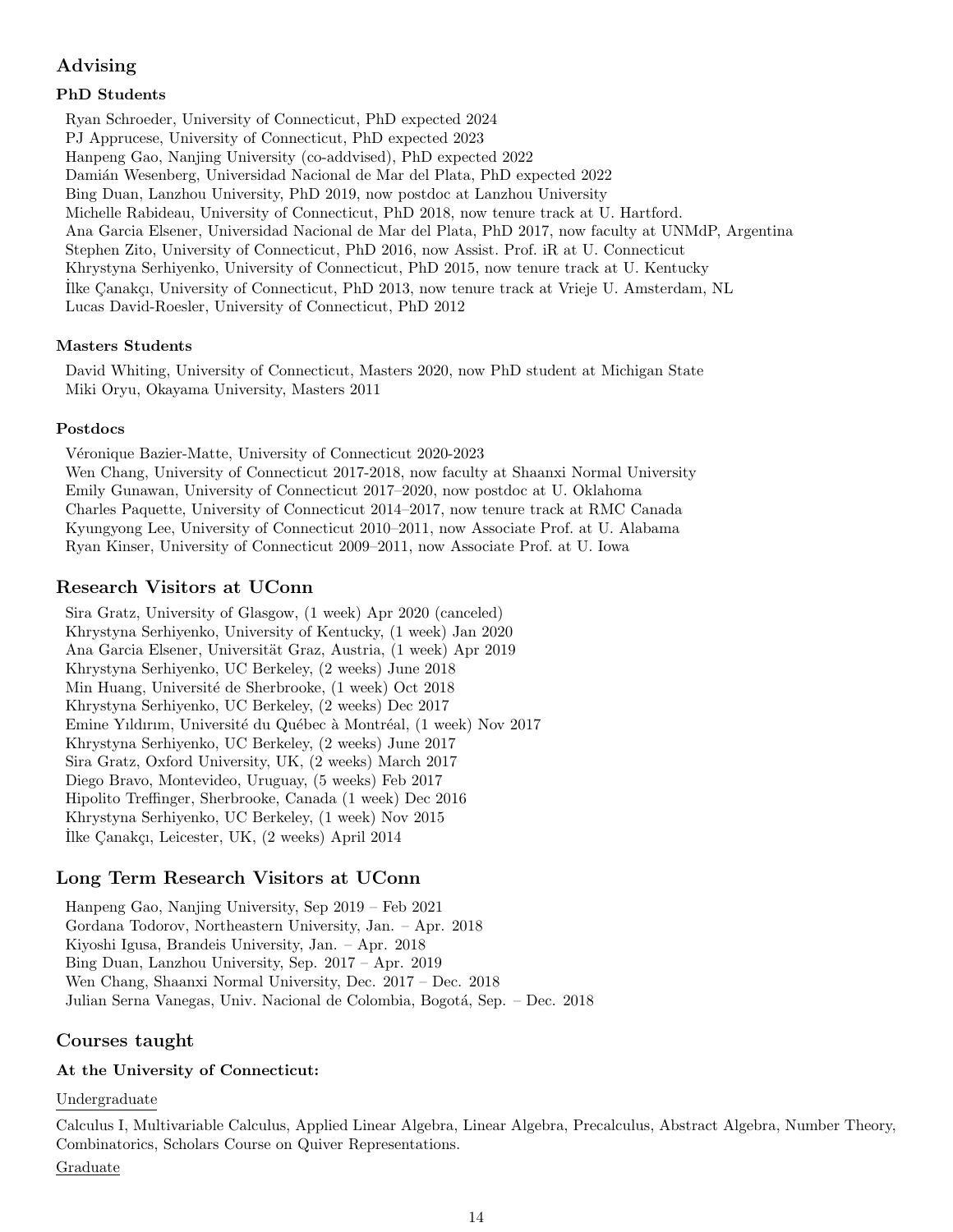Abstract Algebra I, Abstract Algebra II, Representations of Algebras, Tilting Theory, Homological Algebra, Introduction to Cluster-Tilting Theory, Cluster Algebras.

## At the University of Massachusetts

Basic Math Skills, Calculus I, Calculus II, Honors Calculus I, Honors Calculus II, Abstract Algebra I, Abstract Algebra II, Honors Abstract Algebra I, Honors Abstract Algebra II.

## At the Université du Québec à Montréal

General Mathematics, Calculus.

## At the Universidad Nacional de Mar del Plata

Cluster Algebras, Graduate Summer School 2014, Cluster Algebras, tilting modules and knot invariants, Graduate Summer School 2019.

## At the Universidad Nacional del Sur, Bahia Blanca

Cluster Algebras from Surfaces, Graduate Summer School 2011.

## At the University of New Brunswick

Quiver representations, Graduate Summer School, 2008.

## Other

### Editorship

Editorial board member for the Journal and the Bulletin of the London Mathematical Society Guest editor for Special Issue on Cluster Algebras in Symmetry, Integrability and Geometry: Methods and Applications (SIGMA)

### Reviewer for the following Journals

Advances in Mathematics, Advances in Applied Mathematics, Algebra and Number Theory, Algebras and Representation Theory, Annales des Sciences Mathématiques du Québec., Annals of Combinatorics,, Bulletin des Sciences Mathématiques, Cahiers mathématiques de l'Université de Sherbrooke, Combinatorial Theory Series A, Communications in Algebra, Compositio Mathematica, Duke Mathematical Journal, Electronic Journal of Combinatorics, European Journal of Combinatorics, FPSAC, Forum of Mathematics, Pi, Forum of Mathematics, Sigma, Geometric and Functional Analysis, Inventiones Mathematicae, International Electronic Journal of Algebra,, International Mathematics Research Notices,, Journal of Algebra, Journal of Algebra and its Applications, Journal of Algebra and Number Theory, Journal of Algebraic Combinatorics, Journal of the AMS, Journal of the LMS, Journal of Pure and Applied Algebra, Linear Algebra and its Applications, London Mathematical Society, Mathematische Annalen, Mathematische Zeitschrift, Nagoya Mathematical Journal, Operators and Matrices,, Proceedings of the AMS, Proceedings of the LMS, Pacific Journal of Mathematics, Research in the mathematical sciences, Symmetry, Integrability and Geometry: Methods and Applications (SIGMA).

### Panels and Committees

Panel member for the National Science Foundation (six times) Ad hoc Reviewer for NSF Proposal reviewer for the Agence National de la Recherche (ANR) France. Proposal reviewer for The Dutch Research Council (NWO)

### PhD-Committee member for

Elizabeth Sheridan-Rossi, University of Connecticut, 2020 Michael Joseph, University of Connecticut, 2016, now Assistant Professor at Dalton State. Tze-Chun Oh, University of Connecticut, 2016. Andras Lorincz, University of Connecticut, 2016, now Postdoc at Hunboldt-Universitát, Berlin. Jon Judge, University of Connecticut, 2016. Gabriel Feinberg, University of Connecticut, 2013, now Assistant Professor at Washington College.